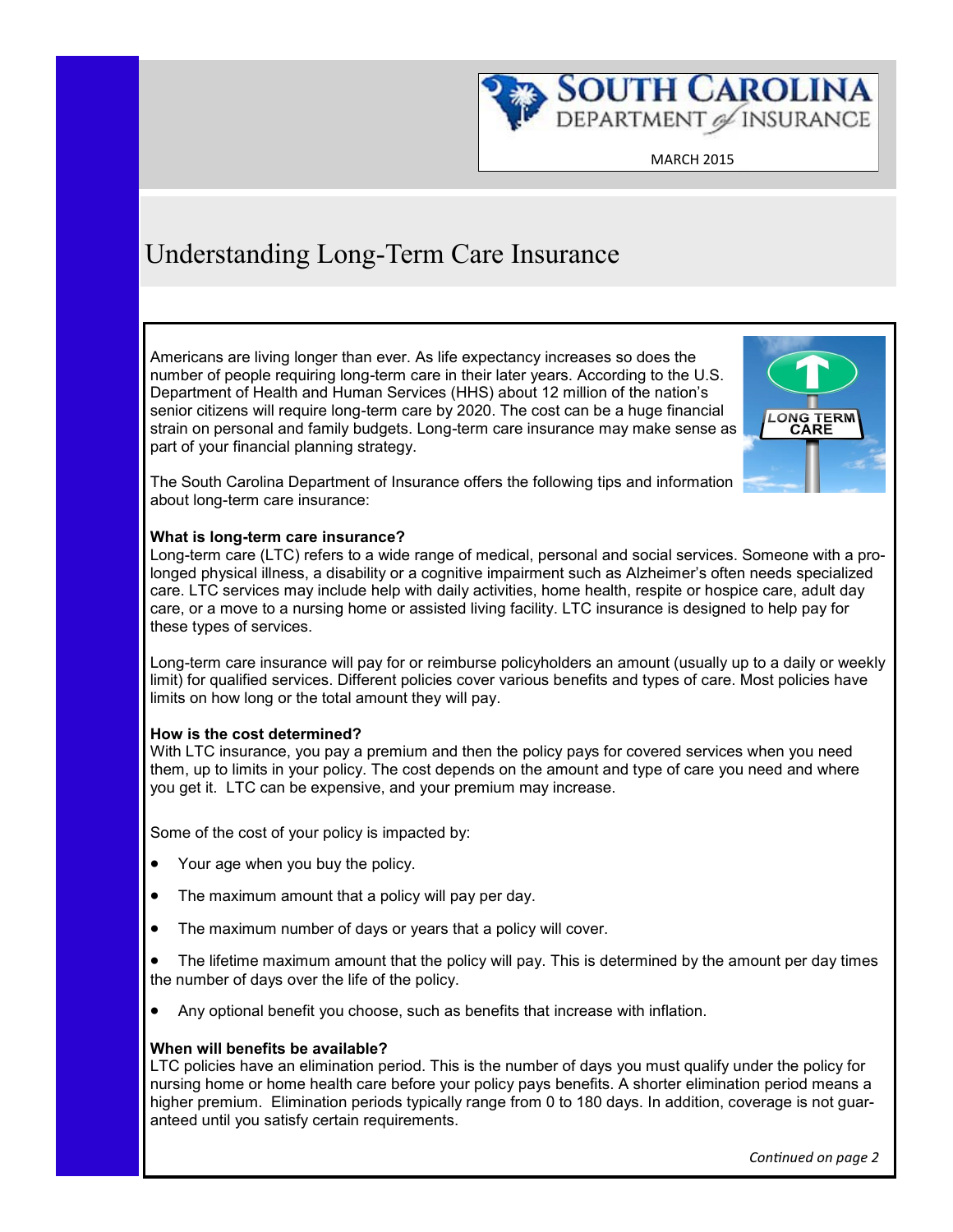

MARCH 2015

# Understanding Long-Term Care Insurance

*Continued on page 3*

For example, most policies require that you be unable to perform a given number of daily living activities, such as dressing, bathing and eating without assistance. Many policies further limit payment to qualified services received consistent with a coordinated plan of care established by specific individuals under the policy. Also, most policies have a benefit trigger for cognitive impairment. For example, you may only qualify for these benefits if you are unable to pass a test assessing your mental functioning.

### **How will the policy benefits be paid?**

Policies normally pay benefits by the day, week or month. You may choose a benefit period that is a specific number of days, months or years. A maximum benefit period may range from one year to the remainder of your lifetime. It is important to ask if the benefit amounts will increase with inflation, and if that coverage increases your premium.

### **Are there exclusions?**

Every policy has an exclusion section. Some states do not allow certain exclusions. Many LTC policies exclude coverage for the following:

- Mental and nervous disorders or diseases (except organic brain disorders);
- Alcoholism and drug addiction;
- Illnesses caused by an act of war;
- Treatment already paid for by the government; and/or
- Attempted suicide or self-inflicted injury.

### **Is long-term care insurance right for me?**

Whether you buy LTC insurance should be considered as part of a comprehensive financial strategy. Take into consideration factors such as your age, health status, overall retirement goals, income and assets. It is not a decision to be made quickly without consulting those close to you. Many people buy a policy because they want to stay independent of government aid or do not want to rely solely on the help of family. However, LTC insurance policies are costly and are not likely to cover *all* of your LTC needs. Bottom line, you should not buy a policy unless you have substantial resources to guarantee you can afford the premium now and well into the future.

### **Some additional things to consider:**

- **Age and life expectancy:** The longer you live, the more likely it is that you will need LTC. Do you have family members that have lived a long time? The younger you are when you buy the insurance, the lower your initial premiums will be. However, there is no guarantee your rates will not go up. Look for policies with provisions that give you money back if your premiums become unaffordable – called nonforfeiture provisions.
- **Gender:** Women are more likely to need LTC because they have longer life expectancies.
- **Family health history:** If chronic or debilitating health conditions run in your family, you could be at greater risk than another person of the same age and gender.